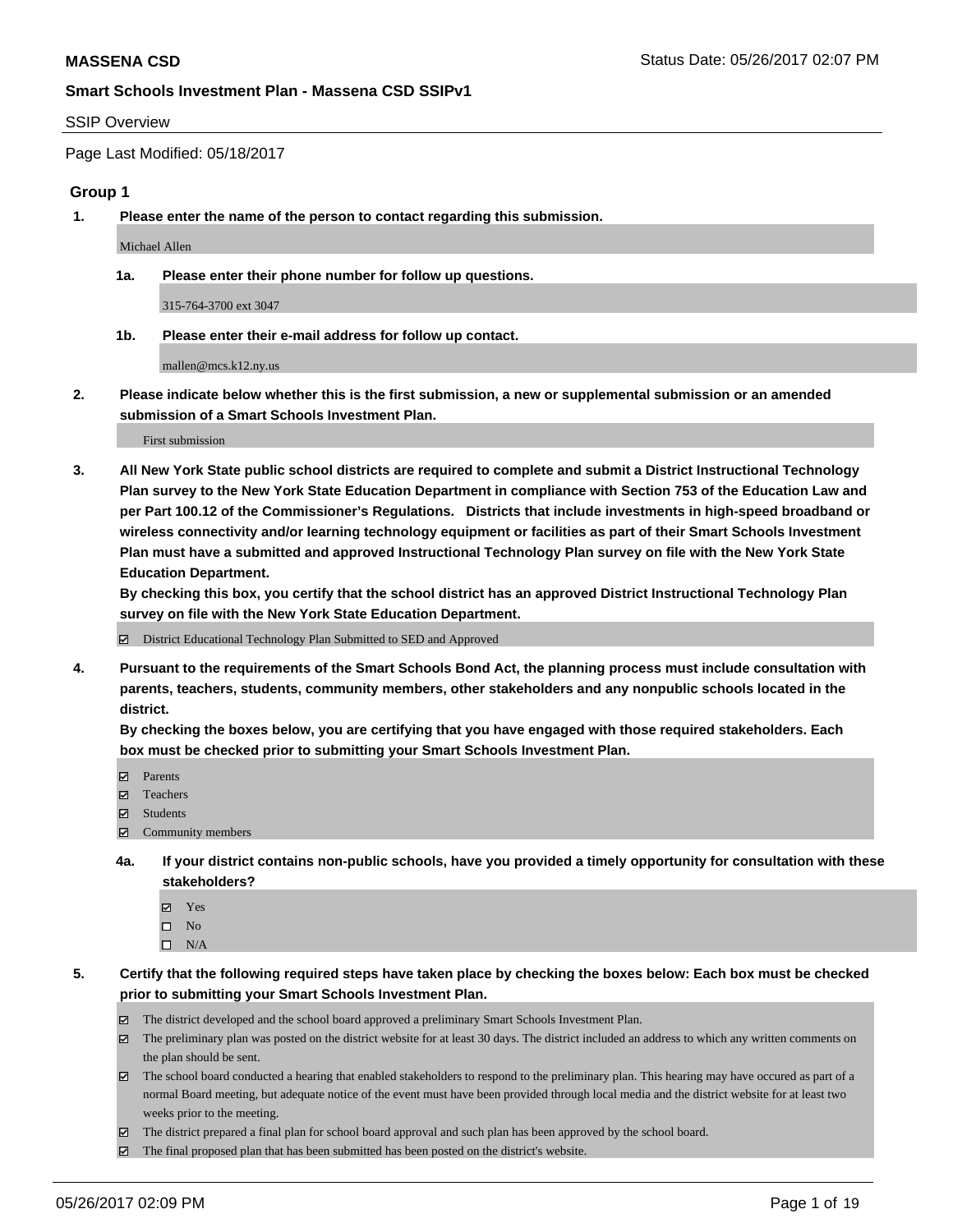SSIP Overview

Page Last Modified: 05/18/2017

**5a. Please upload the proposed Smart Schools Investment Plan (SSIP) that was posted on the district's website, along with any supporting materials. Note that this should be different than your recently submitted Educational Technology Survey. The Final SSIP, as approved by the School Board, should also be posted on the website and remain there during the course of the projects contained therein.**

Massena CSD Investment Plan.pdf

**5b. Enter the webpage address where the final Smart Schools Investment Plan is posted. The Plan should remain posted for the life of the included projects.**

http://www.mcs.k12.ny.us/modules/cms/pages.phtml?pageid=335263&sessionid=00c593dc6686d38cf0a97ae8c623eeae&sessionid=00c593dc6686d3 8cf0a97ae8c623eeae

**6. Please enter an estimate of the total number of students and staff that will benefit from this Smart Schools Investment Plan based on the cumulative projects submitted to date.**

3,000

**7. An LEA/School District may partner with one or more other LEA/School Districts to form a consortium to pool Smart Schools Bond Act funds for a project that meets all other Smart School Bond Act requirements. Each school district participating in the consortium will need to file an approved Smart Schools Investment Plan for the project and submit a signed Memorandum of Understanding that sets forth the details of the consortium including the roles of each respective district.**

 $\Box$  The district plans to participate in a consortium to partner with other school district(s) to implement a Smart Schools project.

**8. Please enter the name and 6-digit SED Code for each LEA/School District participating in the Consortium.**

| <b>Partner LEA/District</b> | ISED BEDS Code |
|-----------------------------|----------------|
| (No Response)               | (No Response)  |

**9. Please upload a signed Memorandum of Understanding with all of the participating Consortium partners.**

(No Response)

**10. Your district's Smart Schools Bond Act Allocation is:**

\$2,415,023

**11. Enter the budget sub-allocations by category that you are submitting for approval at this time. If you are not budgeting SSBA funds for a category, please enter 0 (zero.) If the value entered is \$0, you will not be required to complete that survey question.**

|                                       | Sub-           |
|---------------------------------------|----------------|
|                                       | Allocations    |
| <b>School Connectivity</b>            | 318,439        |
| Connectivity Projects for Communities | $\overline{0}$ |
| <b>Classroom Technology</b>           | 125,852        |
| Pre-Kindergarten Classrooms           | $\overline{0}$ |
| Replace Transportable Classrooms      | $\Omega$       |
| High-Tech Security Features           | 229,961        |
| Totals:                               | 674,252        |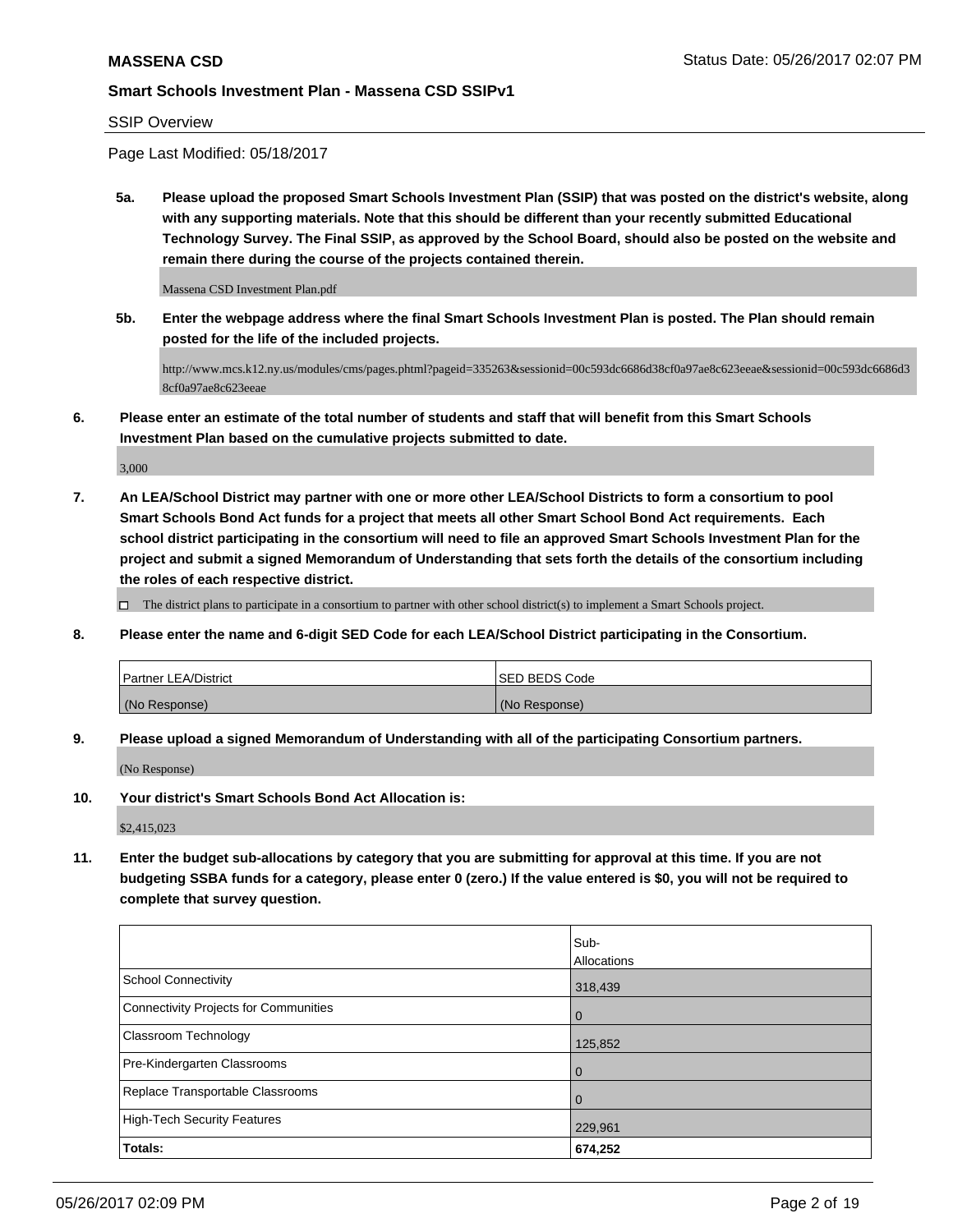## School Connectivity

Page Last Modified: 05/02/2017

# **Group 1**

- **1. In order for students and faculty to receive the maximum benefit from the technology made available under the Smart Schools Bond Act, their school buildings must possess sufficient connectivity infrastructure to ensure that devices can be used during the school day. Smart Schools Investment Plans must demonstrate that:**
	- **sufficient infrastructure that meets the Federal Communications Commission's 100 Mbps per 1,000 students standard currently exists in the buildings where new devices will be deployed, or**
	- **is a planned use of a portion of Smart Schools Bond Act funds, or**
	- **is under development through another funding source.**

**Smart Schools Bond Act funds used for technology infrastructure or classroom technology investments must increase the number of school buildings that meet or exceed the minimum speed standard of 100 Mbps per 1,000 students and staff within 12 months. This standard may be met on either a contracted 24/7 firm service or a "burstable" capability. If the standard is met under the burstable criteria, it must be:**

**1. Specifically codified in a service contract with a provider, and**

**2. Guaranteed to be available to all students and devices as needed, particularly during periods of high demand, such as computer-based testing (CBT) periods.**

# **Please describe how your district already meets or is planning to meet this standard within 12 months of plan submission.**

This upgrade to our wireless infrastructure will replace outdate access points (802.11n) allowing for more connections at high speed. The devices will be able to connect our fiber backbone with increased reliability. Our total student enrollment is 2750. It is in the Districts long term plan to use SSBA money for future 1 to 1 initiative. Our current wireless access points are located in the hallways, approximately 3 per hallway. Massena CSD SSIP plan is designed to put an access point in every instructional classroom and multiple access points in larger areas to handle increased number of devices. Our current Cisco switches will be replaced with newer 10GB models, purchased using e-rate funds, allowing more throughput.

- **1a. If a district believes that it will be impossible to meet this standard within 12 months, it may apply for a waiver of this requirement, as described on the Smart Schools website. The waiver must be filed and approved by SED prior to submitting this survey.**
	- By checking this box, you are certifying that the school district has an approved waiver of this requirement on file with the New York State Education Department.

### **2. Connectivity Speed Calculator (Required)**

|                  | Number of<br>Students | Multiply by<br>100 Kbps | Divide by 1000 Current Speed<br>to Convert to<br>Required<br>Speed in Mb | l in Mb | <b>Expected</b><br>Speed to be<br>Attained Within   Required<br>12 Months | Expected Date<br>When<br>Speed Will be<br><b>Met</b> |
|------------------|-----------------------|-------------------------|--------------------------------------------------------------------------|---------|---------------------------------------------------------------------------|------------------------------------------------------|
| Calculated Speed | 2,750                 | 275,000                 | 275                                                                      | 300     | 300                                                                       | N/A                                                  |

# **3. Describe how you intend to use Smart Schools Bond Act funds for high-speed broadband and/or wireless connectivity projects in school buildings.**

Massena CSD SSIP is designed to purchase the necessary equipment for a robust wireless infrastructure, including internal and external access points and wireless controllers. These new devices will replace the older model access points enabling more reliable connections at higher speeds. Installation will be handled by District staff. Internal access points will be installed in all instructional areas, and external access points will be used in larger areas. Large areas such as cafeterias, gymnasium, auditorium will allow dependable and consist connectivity to the staff, students and community.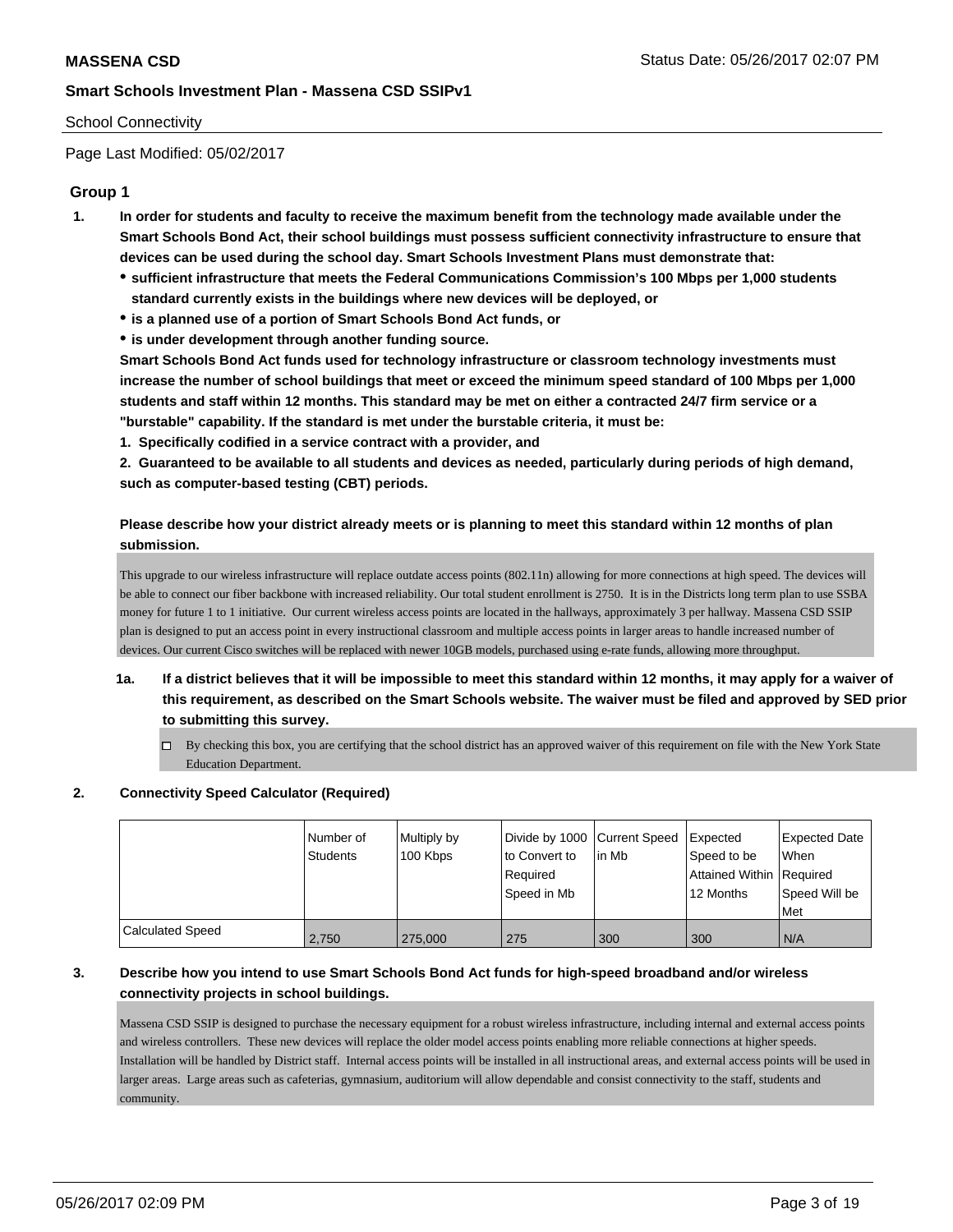### School Connectivity

Page Last Modified: 05/02/2017

**4. Describe the linkage between the district's District Instructional Technology Plan and the proposed projects. (There should be a link between your response to this question and your response to Question 1 in Part E. Curriculum and Instruction "What are the district's plans to use digital connectivity and technology to improve teaching and learning?)**

The primary goal for Massena CSD is to enhance student success through technology. Teachers will increase their usage of electronic programs and devices to adapt and inform instruction. For example, students will be able to access Google Apps for Education and Google classroom from a anywhere within the District any time and from any device. This increased access to educational resources will create greater collaboration between students and teachers and the global community.

**5. If the district wishes to have students and staff access the Internet from wireless devices within the school building, or in close proximity to it, it must first ensure that it has a robust Wi-Fi network in place that has sufficient bandwidth to meet user demand.**

**Please describe how you have quantified this demand and how you plan to meet this demand.**

The Massena CSD SSIP will purchase 313 (802.11AC) internal access points which will be located in all the instructional areas throughout the District (5 Schools, 2 Administration buildings). Also included will be 21 (802.11AC) external access points which will allow more populated areas with dependable connectivity.

**6. As indicated on Page 5 of the guidance, the Office of Facilities Planning will have to conduct a preliminary review of all capital projects, including connectivity projects.**

**Please indicate on a separate row each project number given to you by the Office of Facilities Planning.**

| <b>Project Number</b> |  |
|-----------------------|--|
| 51-20-01-06-7-999-BA1 |  |

**7. Certain high-tech security and connectivity infrastructure projects may be eligible for an expedited review process as determined by the Office of Facilities Planning.**

**Was your project deemed eligible for streamlined review?**

Yes

**7a. Districts that choose the Streamlined Review Process will be required to certify that they have reviewed all installations with their licensed architect or engineer of record and provide that person's name and license number. The licensed professional must review the products and proposed method of installation prior to implementation and review the work during and after completion in order to affirm that the work was codecompliant, if requested.**

I certify that I have reviewed all installations with a licensed architect or engineer of record.

**8. Include the name and license number of the architect or engineer of record.**

| Name                   | License Number |  |  |  |
|------------------------|----------------|--|--|--|
| Christopher J. Crolius | 22954          |  |  |  |

**9. If you are submitting an allocation for School Connectivity complete this table. Note that the calculated Total at the bottom of the table must equal the Total allocation for this category that you entered in the SSIP Overview overall budget.**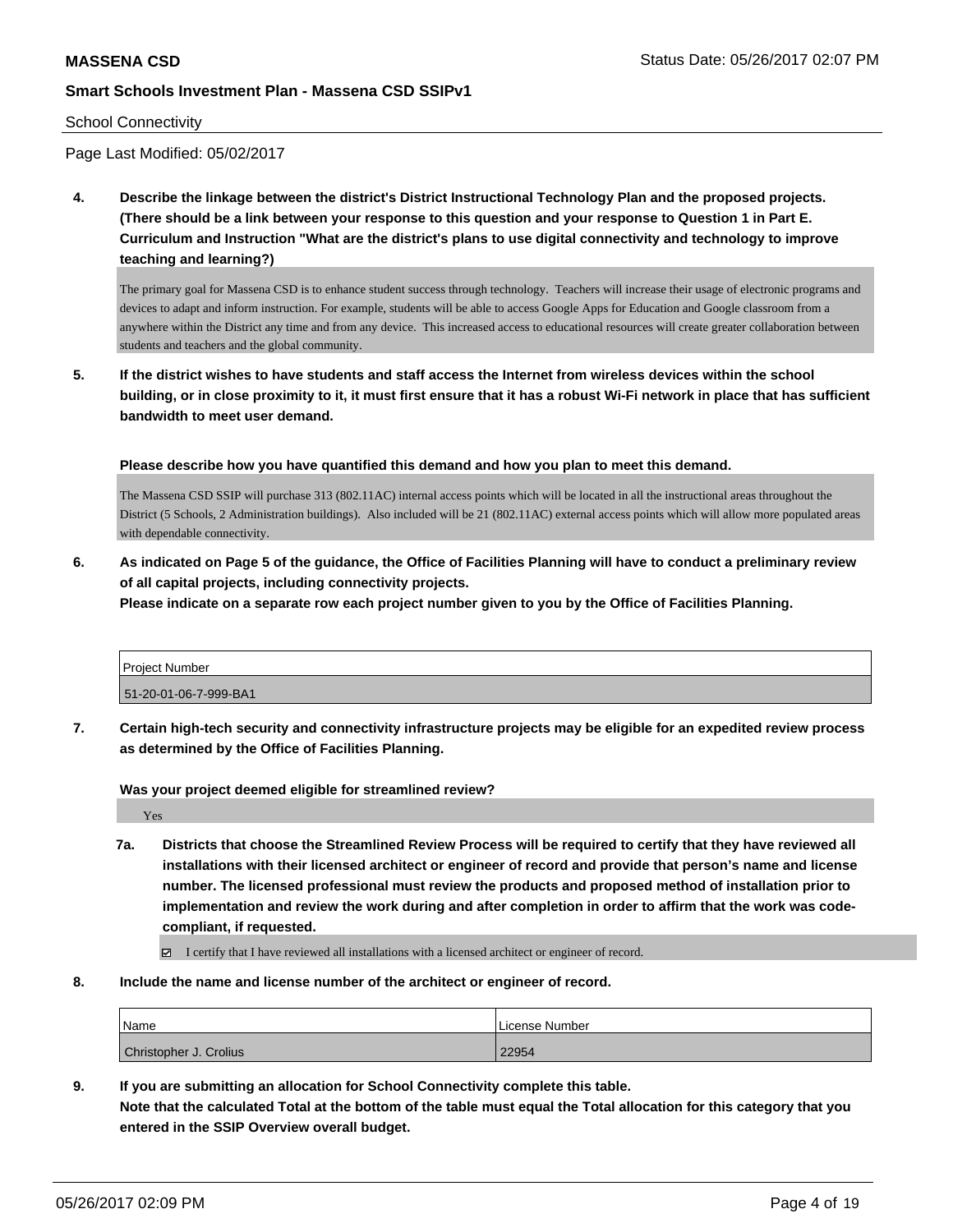School Connectivity

Page Last Modified: 05/02/2017

|                                            | Sub-          |
|--------------------------------------------|---------------|
|                                            | Allocation    |
| Network/Access Costs                       | 318,439       |
| <b>Outside Plant Costs</b>                 | (No Response) |
| School Internal Connections and Components | (No Response) |
| <b>Professional Services</b>               | (No Response) |
| Testing                                    | (No Response) |
| <b>Other Upfront Costs</b>                 | (No Response) |
| <b>Other Costs</b>                         | (No Response) |
| Totals:                                    | 318,439       |

**10. Please detail the type, quantity, per unit cost and total cost of the eligible items under each sub-category. This is especially important for any expenditures listed under the "Other" category. All expenditures must be eligible for tax-exempt financing to be reimbursed through the SSBA. Sufficient detail must be provided so that we can verify this is the case. If you have any questions, please contact us directly through smartschools@nysed.gov. NOTE: Wireless Access Points should be included in this category, not under Classroom Educational Technology, except those that will be loaned/purchased for nonpublic schools.**

| Select the allowable expenditure<br>type. | Item to be purchased | Quantity | Cost per Item | <b>Total Cost</b> |
|-------------------------------------------|----------------------|----------|---------------|-------------------|
| Repeat to add another item under          |                      |          |               |                   |
| each type.                                |                      |          |               |                   |
| Network/Access Costs                      | AIR-AP3802I-A-K9     | 313      | 874           | 273,562           |
| Network/Access Costs                      | AIR-AP3802E-A-K9     | 23       | 927           | 21.321            |
| Network/Access Costs                      | AIR-ANT2524DW-R      | 92       | 21            | 1,932             |
| Network/Access Costs                      | AIR-CT5520-K9        | 2        | 10,600        | 21,200            |
| Network/Access Costs                      | SFP-H10GB-CU3M=      | 8        | 53            | 424               |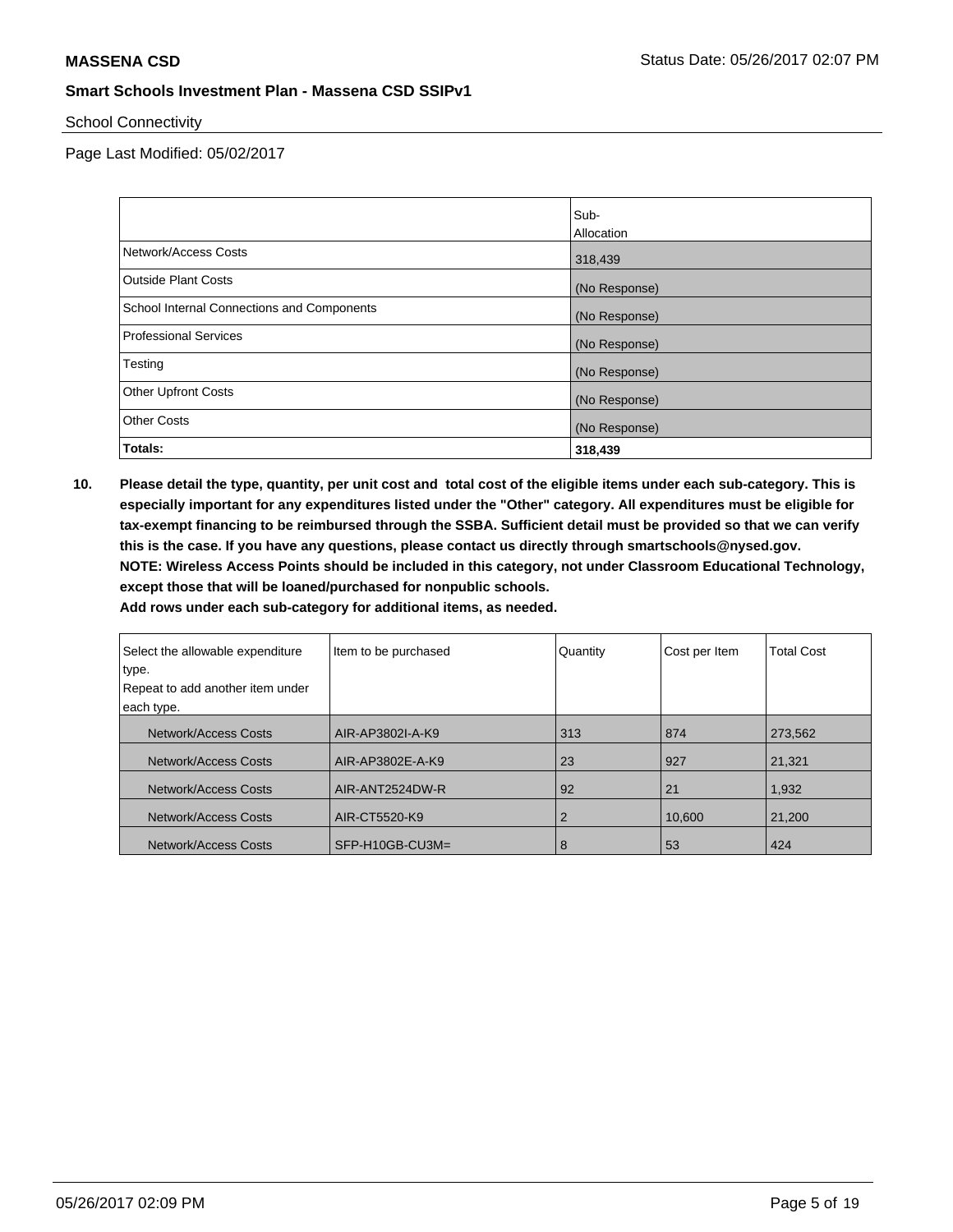Community Connectivity (Broadband and Wireless)

Page Last Modified: 11/02/2016

### **Group 1**

**1. Describe how you intend to use Smart Schools Bond Act funds for high-speed broadband and/or wireless connectivity projects in the community.**

(No Response)

**2. Please describe how the proposed project(s) will promote student achievement and increase student and/or staff access to the Internet in a manner that enhances student learning and/or instruction outside of the school day and/or school building.**

(No Response)

**3. Community connectivity projects must comply with all the necessary local building codes and regulations (building and related permits are not required prior to plan submission).**

 $\Box$  I certify that we will comply with all the necessary local building codes and regulations.

**4. Please describe the physical location of the proposed investment.**

(No Response)

**5. Please provide the initial list of partners participating in the Community Connectivity Broadband Project, along with their Federal Tax Identification (Employer Identification) number.**

| <b>Project Partners</b> | <sup>I</sup> Federal ID # |
|-------------------------|---------------------------|
| (No Response)           | (No Response)             |

**6. If you are submitting an allocation for Community Connectivity, complete this table. Note that the calculated Total at the bottom of the table must equal the Total allocation for this category that you entered in the SSIP Overview overall budget.**

|                                    | Sub-Allocation |
|------------------------------------|----------------|
| Network/Access Costs               | (No Response)  |
| Outside Plant Costs                | (No Response)  |
| <b>Tower Costs</b>                 | (No Response)  |
| <b>Customer Premises Equipment</b> | (No Response)  |
| <b>Professional Services</b>       | (No Response)  |
| Testing                            | (No Response)  |
| <b>Other Upfront Costs</b>         | (No Response)  |
| <b>Other Costs</b>                 | (No Response)  |
| Totals:                            | 0              |

**7. Please detail the type, quantity, per unit cost and total cost of the eligible items under each sub-category. This is especially important for any expenditures listed under the "Other" category. All expenditures must be capital-bond eligible to be reimbursed through the SSBA. If you have any questions, please contact us directly through smartschools@nysed.gov.**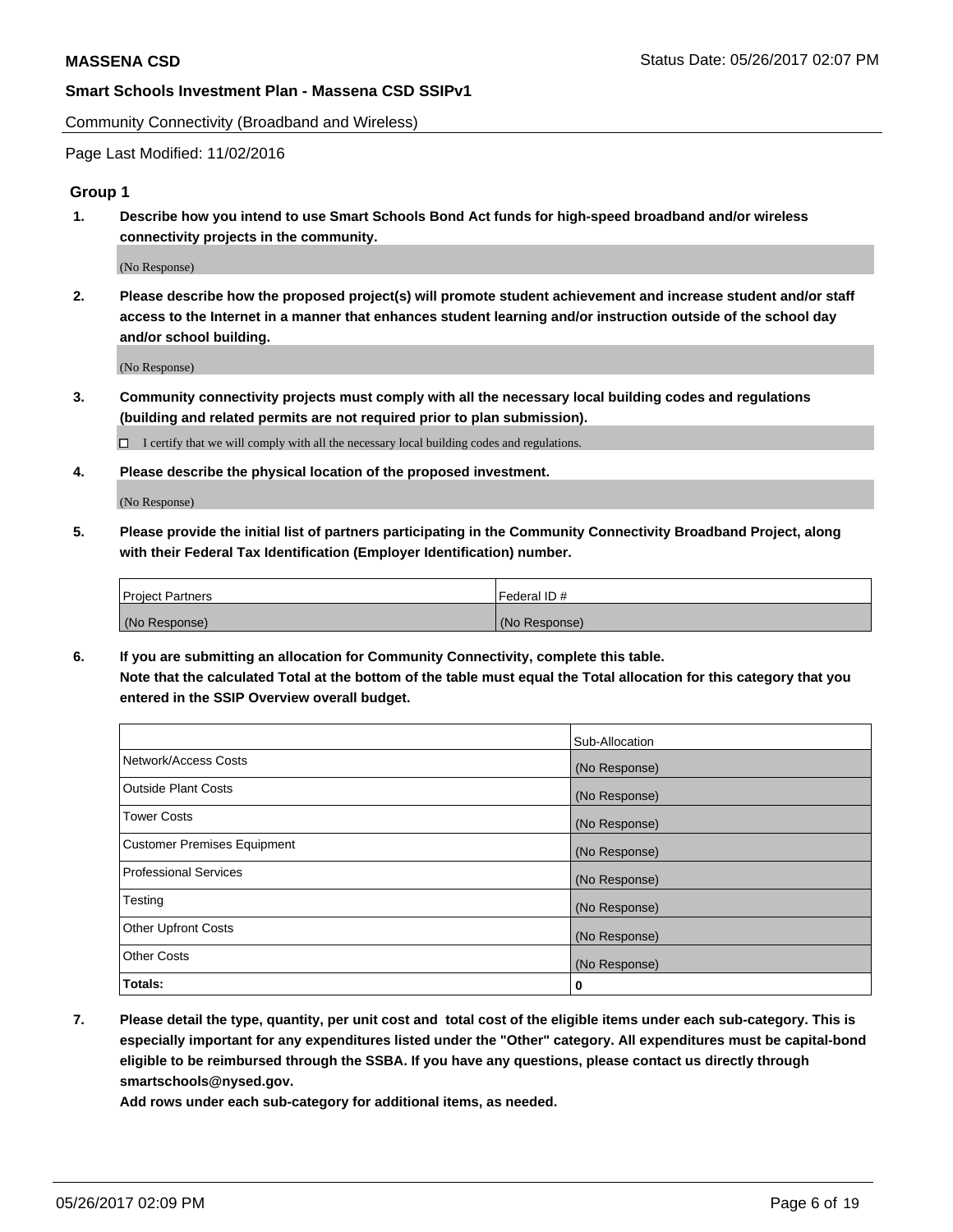Community Connectivity (Broadband and Wireless)

Page Last Modified: 11/02/2016

| Select the allowable expenditure<br>type.      | Item to be purchased | Quantity      | Cost per Item | <b>Total Cost</b> |
|------------------------------------------------|----------------------|---------------|---------------|-------------------|
| Repeat to add another item under<br>each type. |                      |               |               |                   |
| (No Response)                                  | (No Response)        | (No Response) | (No Response) | (No Response)     |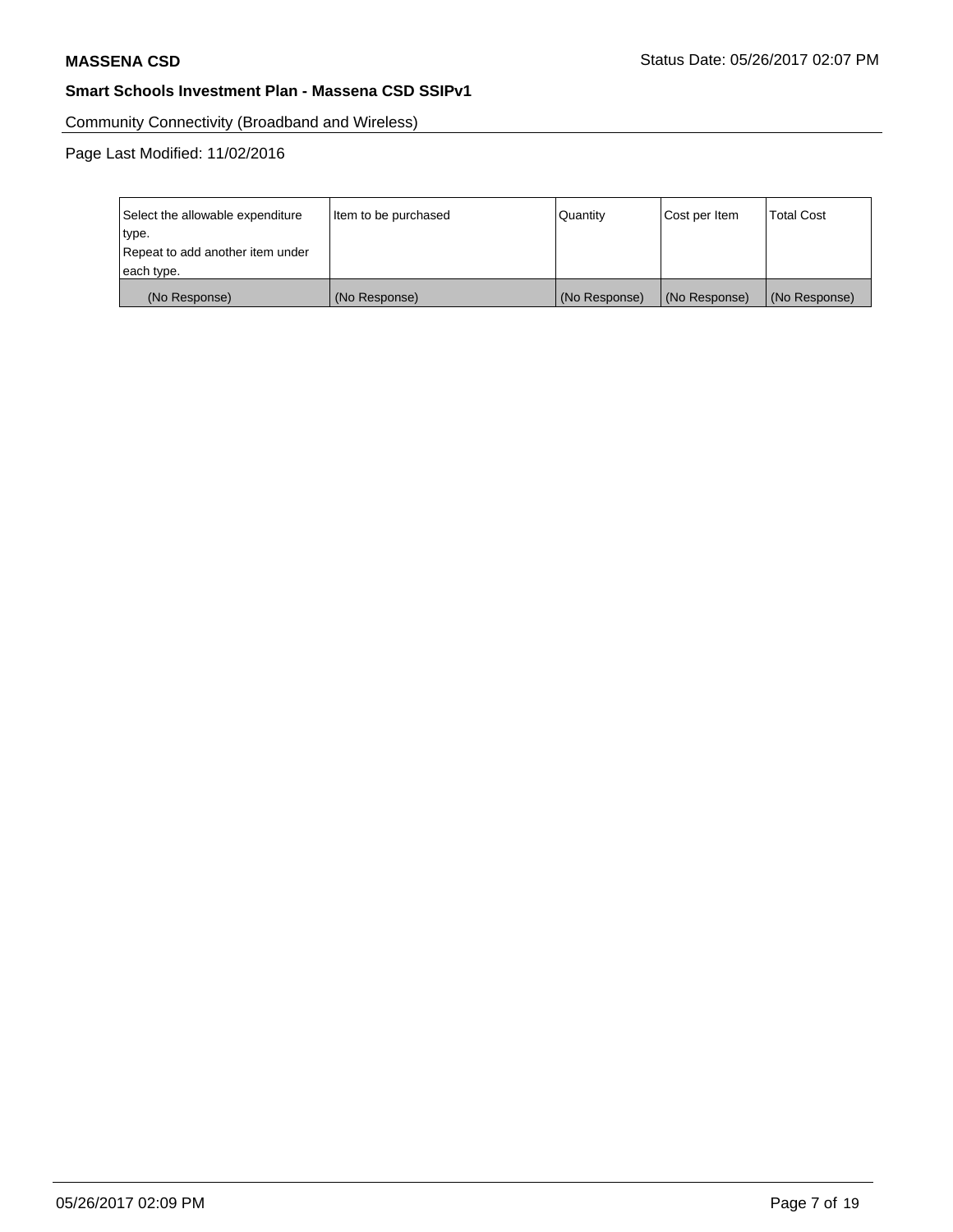### Classroom Learning Technology

Page Last Modified: 05/18/2017

### **Questions**

**1. In order for students and faculty to receive the maximum benefit from the technology made available under the Smart Schools Bond Act, their school buildings must possess sufficient connectivity infrastructure to ensure that devices can be used during the school day. Smart Schools Investment Plans must demonstrate that sufficient infrastructure that meets the Federal Communications Commission's 100 Mbps per 1,000 students standard currently exists in the buildings where new devices will be deployed, or is a planned use of a portion of Smart Schools Bond Act funds, or is under development through another funding source.**

**Smart Schools Bond Act funds used for technology infrastructure or classroom technology investments must increase the number of school buildings that meet or exceed the minimum speed standard of 100 Mbps per 1,000 students and staff within 12 months. This standard may be met on either a contracted 24/7 firm service or a "burstable" capability. If the standard is met under the burstable criteria, it must be:**

**1. Specifically codified in a service contract with a provider, and**

**2. Guaranteed to be available to all students and devices as needed, particularly during periods of high demand, such as computer-based testing (CBT) periods.**

**Please describe how your district already meets or is planning to meet this standard within 12 months of plan submission.**

The District currently maintains a 300MB connection to the internet through St. Lawrence Internet Connection (SLIC) to support approximately 2750 students enrolled in the district.

- **1a. If a district believes that it will be impossible to meet this standard within 12 months, it may apply for a waiver of this requirement, as described on the Smart Schools website. The waiver must be filed and approved by SED prior to submitting this survey.**
	- $\Box$  By checking this box, you are certifying that the school district has an approved waiver of this requirement on file with the New York State Education Department.

### **2. Connectivity Speed Calculator (Required)**

|                         | l Number of     | Multiply by | Divide by 1000 Current Speed |        | Expected                                | <b>Expected Date</b> |
|-------------------------|-----------------|-------------|------------------------------|--------|-----------------------------------------|----------------------|
|                         | <b>Students</b> | 100 Kbps    | to Convert to<br>Required    | lin Mb | Speed to be<br>Attained Within Required | <b>When</b>          |
|                         |                 |             | Speed in Mb                  |        | 12 Months                               | Speed Will be        |
|                         |                 |             |                              |        |                                         | Met                  |
| <b>Calculated Speed</b> | 2.750           | 275,000     | 275                          | 300    | 300                                     | I N/A                |

**3. If the district wishes to have students and staff access the Internet from wireless devices within the school building, or in close proximity to it, it must first ensure that it has a robust Wi-Fi network in place that has sufficient bandwidth to meet user demand.**

**Please describe how you have quantified this demand and how you plan to meet this demand.**

Massena CSD currently has a complete wireless infrastructure in all seven of its school buildings. The current wireless network provides wireless access to every classroom, shared learning space and administration offices throughout the district.

**4. All New York State public school districts are required to complete and submit an Instructional Technology Plan survey to the New York State Education Department in compliance with Section 753 of the Education Law and per Part 100.12 of the Commissioner's Regulations.**

**Districts that include educational technology purchases as part of their Smart Schools Investment Plan must have a submitted and approved Instructional Technology Plan survey on file with the New York State Education Department.**

By checking this box, you are certifying that the school district has an approved Instructional Technology Plan survey on file with the New York State Education Department.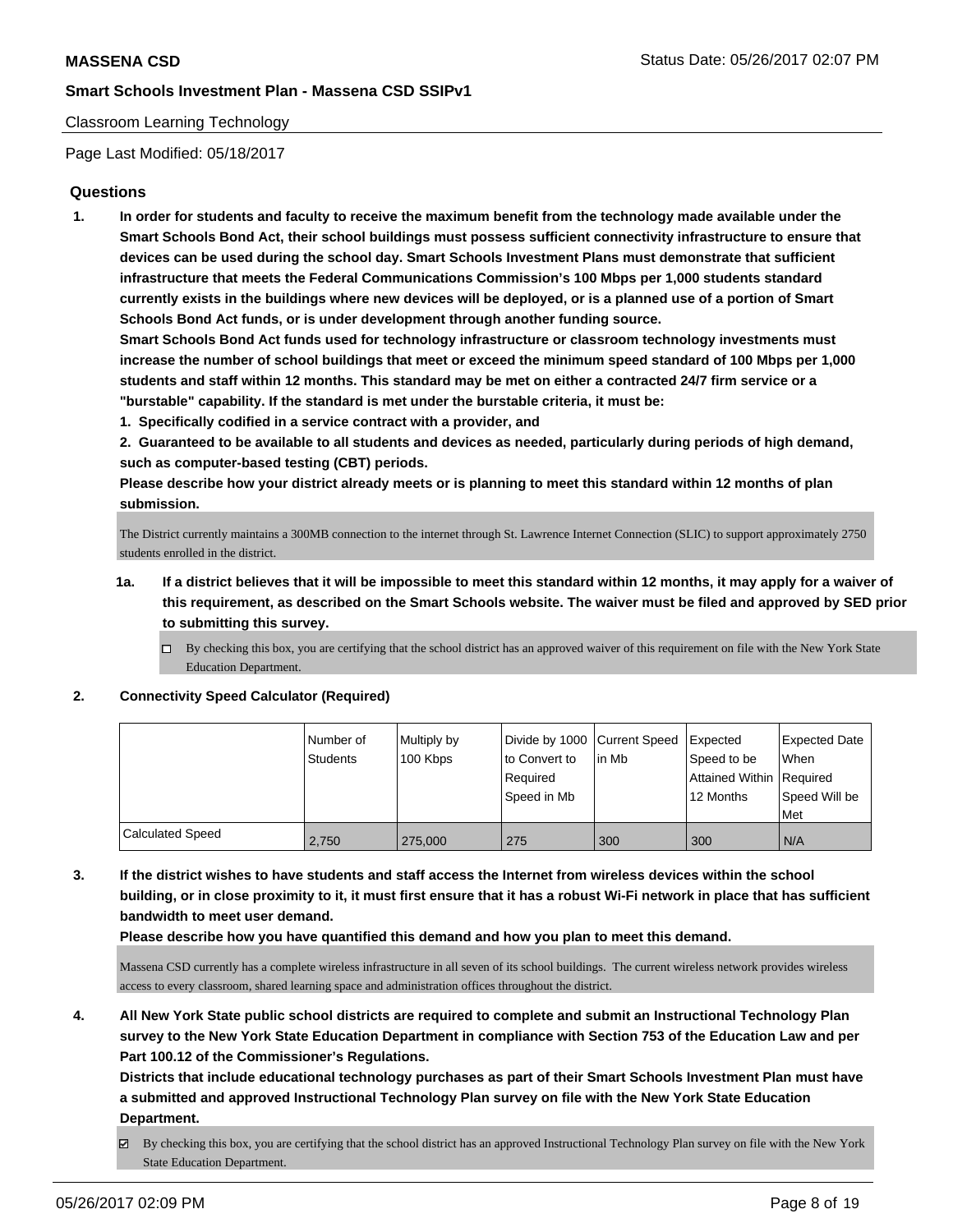### Classroom Learning Technology

Page Last Modified: 05/18/2017

**5. Describe the devices you intend to purchase and their compatibility with existing or planned platforms or systems. Specifically address the adequacy of each facility's electrical, HVAC and other infrastructure necessary to install and support the operation of the planned technology.**

The District will be using this round of funding to provide Mobile Chromebook Carts for our 5th grade through 12th grade students. This will enable student learning and engagement and offers the ability for independent instruction or classroom group collaboration. Students will be able to work in areal time environment and access a global community. This Mobile Chromebook cart will work with our current wireless and network environment and will work with our planned new access point purchase. Massena CSD also can currently provide the adequate electrical needed to support these devices. The District currently owns several Chromebooks, and the District has already tested functionality, usability and stability.

### **6. Describe how the proposed technology purchases will:**

- **> enhance differentiated instruction;**
- **> expand student learning inside and outside the classroom;**
- **> benefit students with disabilities and English language learners; and**
- **> contribute to the reduction of other learning gaps that have been identified within the district.**

**The expectation is that districts will place a priority on addressing the needs of students who struggle to succeed in a rigorous curriculum. Responses in this section should specifically address this concern and align with the district's Instructional Technology Plan (in particular Question 2 of E. Curriculum and Instruction: "Does the district's instructional technology plan address the needs of students with disabilities to ensure equitable access to instruction, materials and assessments?" and Question 3 of the same section: "Does the district's instructional technology plan address the provision of assistive technology specifically for students with disabilities to ensure access to and participation in the general curriculum?"**

The technology purchased for our students (Mobile Chromebook Carts) will continue to support all students. Goal six of the Instructional Technology Plan states that it will continue equitable access for all stakeholders. There is a designated subcommittee to investigate best adaptive technologies to ensure students with disabilities have equitable access to and participation in the general education curriculum. In 2015-2016, the District began efforts to train all staff on Google Classroom and Google Apps. In October 2016, Massena CSD hosted a Google Summit for Education at its facility in which all staff were required to attend. As teachers begun to "flip " their classrooms and create collaborative online classroom all students including students with disabilities and ELLs will benefit from the use of Chromebooks. This will allow all learners to be engaged in any location which expands students learning inside and outside the classroom walls. Goal Two: Providing ongoing professional development, the district has committed to an instructional technology coach who provides teachers with 1 to 1 support and resources to meet the needs of all students. On October 7th, 2016 the Instructional coach provided a half day training specifically targeting special education aides, and assistants using several different apps (ex. Voice Typing, Pupil Press, Quizlet, Google Dictionary, Open Dyslexia Font) to meet the needs of their students. This was also put into a video for all staff to view.

**7. Where appropriate, describe how the proposed technology purchases will enhance ongoing communication with parents and other stakeholders and help the district facilitate technology-based regional partnerships, including distance learning and other efforts.**

Our teachers continue to receive professional development and training so they can implement instructional tools such as Google Classroom, Remind, and Google Sites as ways to increase their communication between students and parents. It is the hope to see classes use tools like Google Hangouts and Communities to establish connections with other partners and countries beyond our walls.

The SSIP will greatly increase the capacity and facilitate utilization of blended learning and differentiation through flipped classrooms, shared classrooms and online classrooms.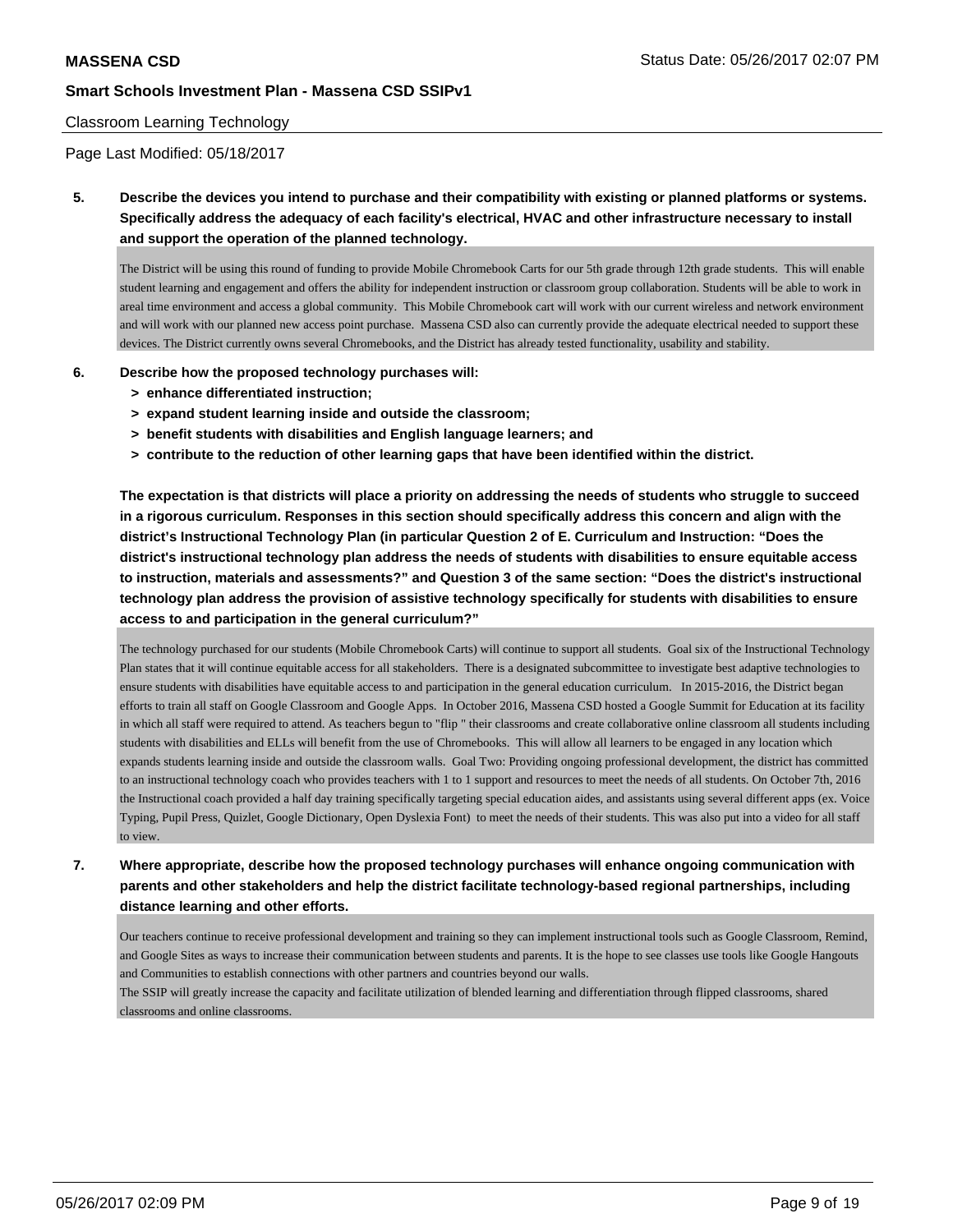### Classroom Learning Technology

Page Last Modified: 05/18/2017

**8. Describe the district's plan to provide professional development to ensure that administrators, teachers and staff can employ the technology purchased to enhance instruction successfully.**

**Note: This response should be aligned and expanded upon in accordance with your district's response to Question 1 of F. Professional Development of your Instructional Technology Plan: "Please provide a summary of professional development offered to teachers and staff, for the time period covered by this plan, to support technology to enhance teaching and learning. Please include topics, audience and method of delivery within your summary."**

Professional development has always been a critical component to our success with implementing technology at Massena CSD. In the last five years, the district has supported teachers in attending a four day summer technology camp through the local BOCES. The District also provides an instructional technology coach who is able to meet with all staff on a 1 to 1, small group, large group basis. The ITC also provides online video communication and collaboration. Massena CSD hosted a Google Learning Summit this fall. All staff were required to attend and our hope was that these staff members have become excited to share the ideas and concepts. To support the use of the mobile Chromebook carts we will continue our efforts in working with teachers on tools that support the concept of digital culture in the classroom. At the Google Summit hosted by Massena several topics were covered such as, Google Basics, Google Classroom, Google Maps, Google Cardboard, Google Apps for Administrators, and Flipped Classrooms,

Substitute teachers will be provided for staff before, during and after the school day, so that staff may investigate, practice and learn new technologies and their applications.

**9. Districts must contact the SUNY/CUNY teacher preparation program that supplies the largest number of the district's new teachers to request advice on innovative uses and best practices at the intersection of pedagogy and educational technology.**

 $\boxtimes$  By checking this box, you certify that you have contacted the SUNY/CUNY teacher preparation program that supplies the largest number of your new teachers to request advice on these issues.

**9a. Please enter the name of the SUNY or CUNY Institution that you contacted.**

SUNY at Potsdam

**9b. Enter the primary Institution phone number.**

315-267-2000

**9c. Enter the name of the contact person with whom you consulted and/or will be collaborating with on innovative uses of technology and best practices.**

Rebecca Duprey

**10. A district whose Smart Schools Investment Plan proposes the purchase of technology devices and other hardware must account for nonpublic schools in the district.**

#### **Are there nonpublic schools within your school district?**

Yes

 $\square$  No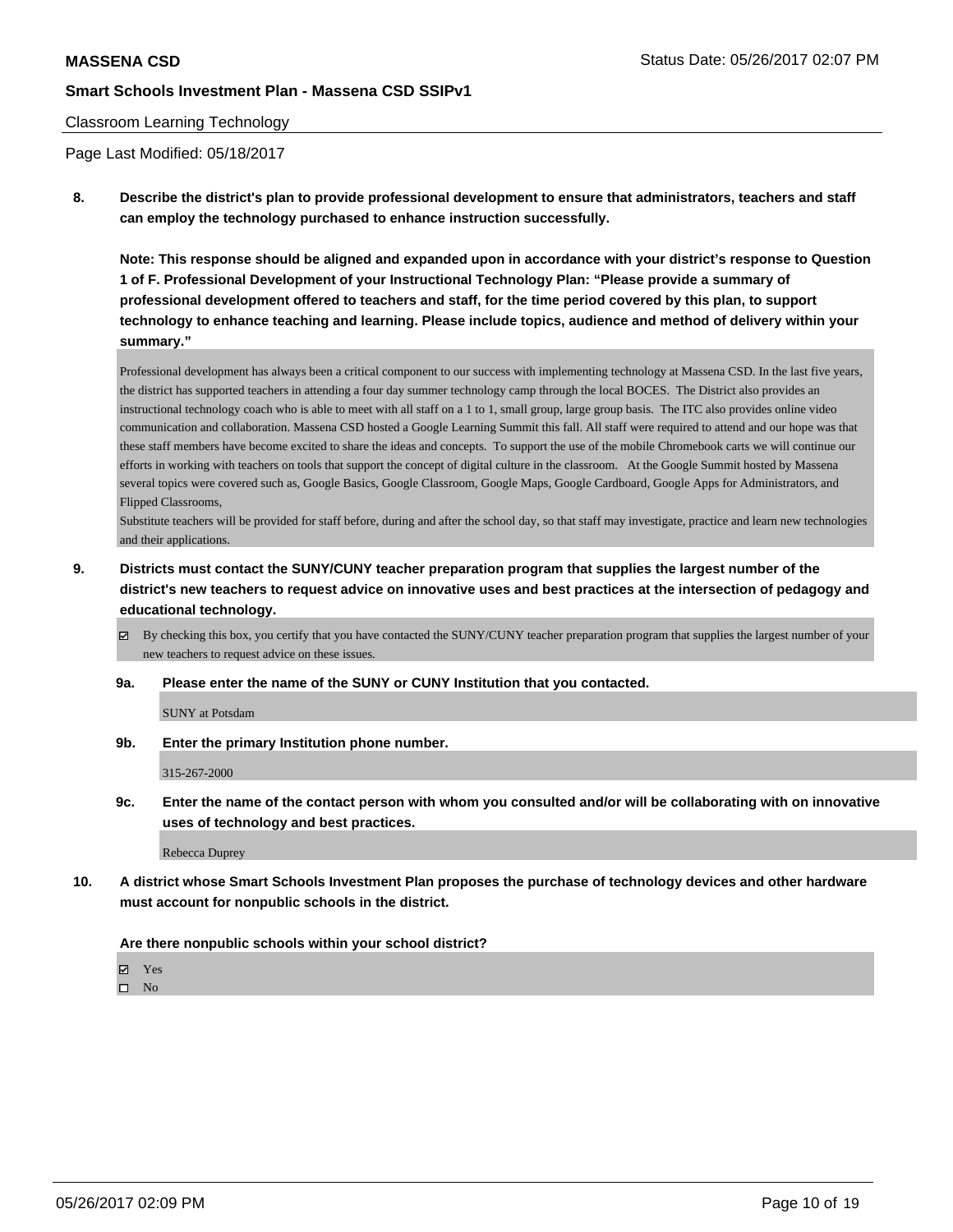### Classroom Learning Technology

Page Last Modified: 05/18/2017

**10a. Describe your plan to loan purchased hardware to nonpublic schools within your district. The plan should use your district's nonpublic per-student loan amount calculated below, within the framework of the guidance. Please enter the date by which nonpublic schools must request classroom technology items. Also, specify in your response the devices that the nonpublic schools have requested, as well as in the in the Budget and the Expenditure Table at the end of the page.**

Massena CSD has met with the non public schools to review the Smart Schools Investment Plan. It was agreed that when the funding was released, entities will meet again to confirm classroom technology items and needs. The rationale is becasue the date and timing may be a year out and the needs and the technology for classroom may change. We will do all the purchasing, maintaining and inventory of all technology equipment. This will be requested each year by July 1st.

- 
- **10b. A final Smart Schools Investment Plan cannot be approved until school authorities have adopted regulations specifying the date by which requests from nonpublic schools for the purchase and loan of Smart Schools Bond Act classroom technology must be received by the district.**
	- $\boxtimes$  By checking this box, you certify that you have such a plan and associated regulations in place that have been made public.

# **11. Nonpublic Classroom Technology Loan Calculator**

**The Smart Schools Bond Act provides that any Classroom Learning Technology purchases made using Smart Schools funds shall be lent, upon request, to nonpublic schools in the district. However, no school district shall be required to loan technology in amounts greater than the total obtained and spent on technology pursuant to the Smart Schools Bond Act and the value of such loan may not exceed the total of \$250 multiplied by the nonpublic school enrollment in the base year at the time of enactment. See:**

**http://www.p12.nysed.gov/mgtserv/smart\_schools/docs/Smart\_Schools\_Bond\_Act\_Guidance\_04.27.15\_Final.pdf.**

|                                     | 1. Classroom<br>Technology<br>Sub-allocation | l 2. Public<br>l Enrollment<br>(2014-15) | 3. Nonpublic<br>Enrollment<br>$(2014-15)$ | l 4. Sum of<br>Public and<br>l Nonpublic<br>l Enrollment | 15. Total Per<br>Pupil Sub-<br>allocation | l 6. Total<br>Nonpublic Loan  <br>Amount |
|-------------------------------------|----------------------------------------------|------------------------------------------|-------------------------------------------|----------------------------------------------------------|-------------------------------------------|------------------------------------------|
| Calculated Nonpublic Loan<br>Amount | 125.852                                      | 2.690                                    | 303                                       | 2,993                                                    | 42                                        | 12.726                                   |

**12. To ensure the sustainability of technology purchases made with Smart Schools funds, districts must demonstrate a long-term plan to maintain and replace technology purchases supported by Smart Schools Bond Act funds. This sustainability plan shall demonstrate a district's capacity to support recurring costs of use that are ineligible for Smart Schools Bond Act funding such as device maintenance, technical support, Internet and wireless fees, maintenance of hotspots, staff professional development, building maintenance and the replacement of incidental items. Further, such a sustainability plan shall include a long-term plan for the replacement of purchased devices and equipment at the end of their useful life with other funding sources.**

 $\boxtimes$  By checking this box, you certify that the district has a sustainability plan as described above.

**13. Districts must ensure that devices purchased with Smart Schools Bond funds will be distributed, prepared for use, maintained and supported appropriately. Districts must maintain detailed device inventories in accordance with generally accepted accounting principles.**

By checking this box, you certify that the district has a distribution and inventory management plan and system in place.

**14. If you are submitting an allocation for Classroom Learning Technology complete this table. Note that the calculated Total at the bottom of the table must equal the Total allocation for this category that you entered in the SSIP Overview overall budget.**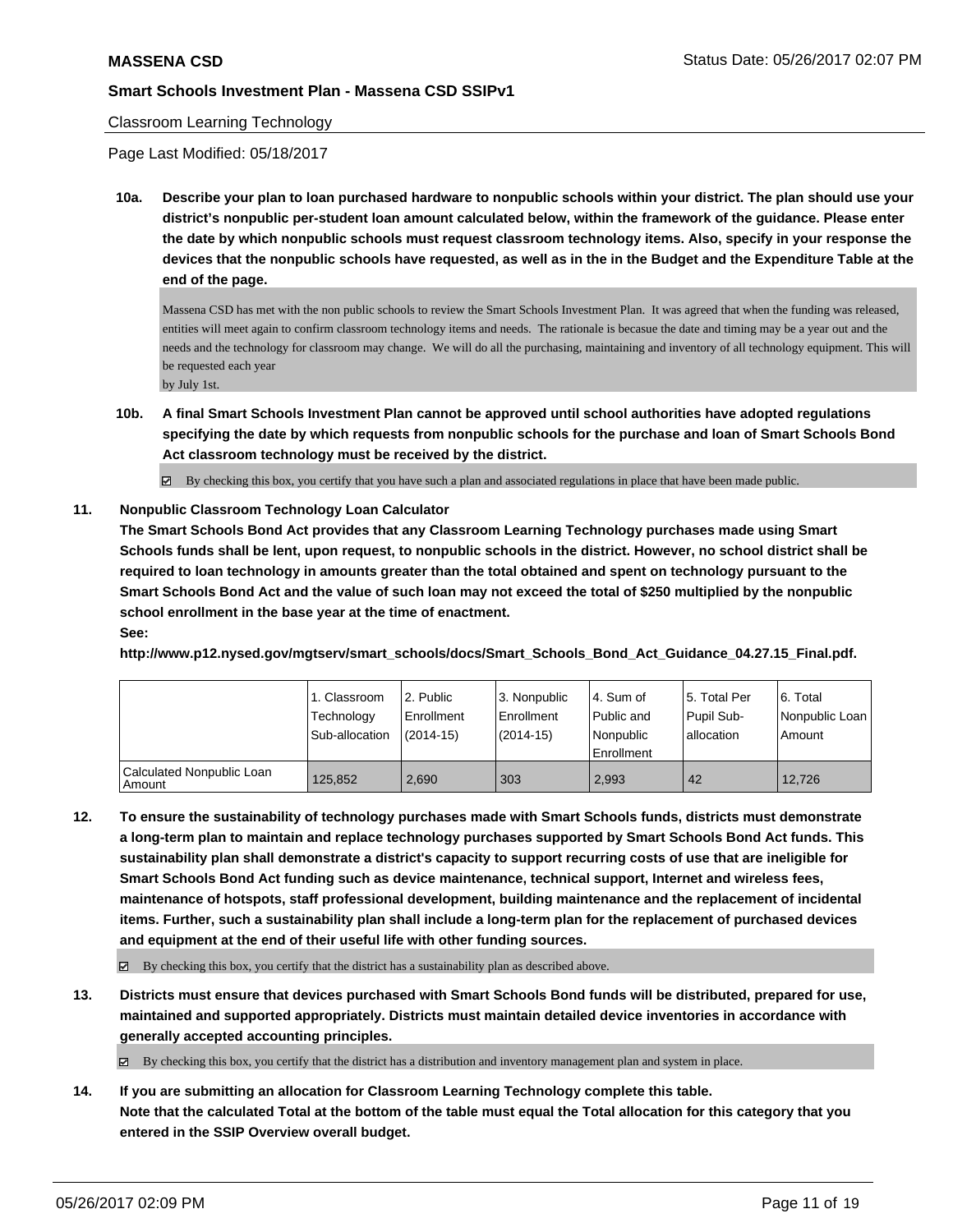## Classroom Learning Technology

Page Last Modified: 05/18/2017

|                         | Sub-Allocation |
|-------------------------|----------------|
| Interactive Whiteboards | (No Response)  |
| Computer Servers        | (No Response)  |
| Desktop Computers       | (No Response)  |
| Laptop Computers        | 108,790        |
| <b>Tablet Computers</b> | (No Response)  |
| <b>Other Costs</b>      | 17,062         |
| Totals:                 | 125,852        |

**15. Please detail the type, quantity, per unit cost and total cost of the eligible items under each sub-category. This is especially important for any expenditures listed under the "Other" category. All expenditures must be capital-bond eligible to be reimbursed through the SSBA. If you have any questions, please contact us directly through smartschools@nysed.gov.**

**Please specify in the "Item to be Purchased" field which specific expenditures and items are planned to meet the district's nonpublic loan requirement, if applicable.**

**NOTE: Wireless Access Points that will be loaned/purchased for nonpublic schools should ONLY be included in this category, not under School Connectivity, where public school districts would list them.**

| Select the allowable expenditure | Item to be Purchased     | Quantity | Cost per Item | <b>Total Cost</b> |
|----------------------------------|--------------------------|----------|---------------|-------------------|
| type.                            |                          |          |               |                   |
| Repeat to add another item under |                          |          |               |                   |
| each type.                       |                          |          |               |                   |
| <b>Laptop Computers</b>          | <b>Dell Chromebooks</b>  | 390      | 253           | 98,670            |
| <b>Other Costs</b>               | <b>Mobile Carts</b>      | 13       | 1,112         | 14.456            |
| <b>Laptop Computers</b>          | Non Public - Chromebooks | 40       | 253           | 10,120            |
| <b>Other Costs</b>               | Non Public - Carts       | 2        | 1,303         | 2,606             |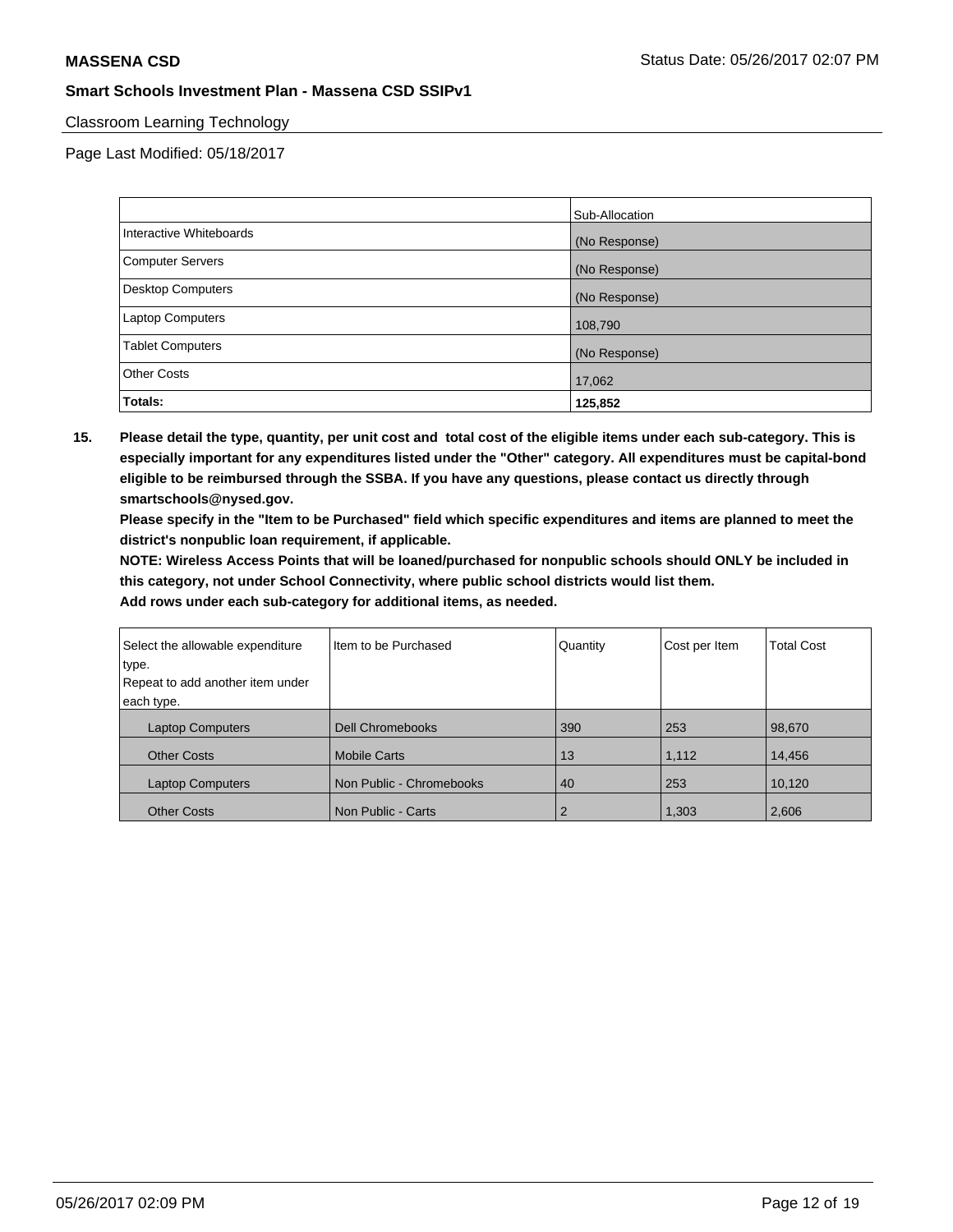### Pre-Kindergarten Classrooms

Page Last Modified: 11/02/2016

### **Group 1**

**1. Provide information regarding how and where the district is currently serving pre-kindergarten students and justify the need for additional space with enrollment projections over 3 years.**

(No Response)

- **2. Describe the district's plan to construct, enhance or modernize education facilities to accommodate prekindergarten programs. Such plans must include:**
	- **Specific descriptions of what the district intends to do to each space;**
	- **An affirmation that pre-kindergarten classrooms will contain a minimum of 900 square feet per classroom;**
	- **The number of classrooms involved;**
	- **The approximate construction costs per classroom; and**
	- **Confirmation that the space is district-owned or has a long-term lease that exceeds the probable useful life of the improvements.**

(No Response)

**3. Smart Schools Bond Act funds may only be used for capital construction costs. Describe the type and amount of additional funds that will be required to support ineligible ongoing costs (e.g. instruction, supplies) associated with any additional pre-kindergarten classrooms that the district plans to add.**

(No Response)

**4. All plans and specifications for the erection, repair, enlargement or remodeling of school buildings in any public school district in the State must be reviewed and approved by the Commissioner. Districts that plan capital projects using their Smart Schools Bond Act funds will undergo a Preliminary Review Process by the Office of Facilities Planning.**

**Please indicate on a separate row each project number given to you by the Office of Facilities Planning.**

| Project Number |  |
|----------------|--|
| (No Response)  |  |

**5. If you have made an allocation for Pre-Kindergarten Classrooms, complete this table. Note that the calculated Total at the bottom of the table must equal the Total allocation for this category that you entered in the SSIP Overview overall budget.**

| Totals:                                  | 0              |
|------------------------------------------|----------------|
| Other Costs                              | (No Response)  |
| Enhance/Modernize Educational Facilities | (No Response)  |
| Construct Pre-K Classrooms               | (No Response)  |
|                                          | Sub-Allocation |

**6. Please detail the type, quantity, per unit cost and total cost of the eligible items under each sub-category. This is especially important for any expenditures listed under the "Other" category. All expenditures must be capital-bond eligible to be reimbursed through the SSBA. If you have any questions, please contact us directly through smartschools@nysed.gov.**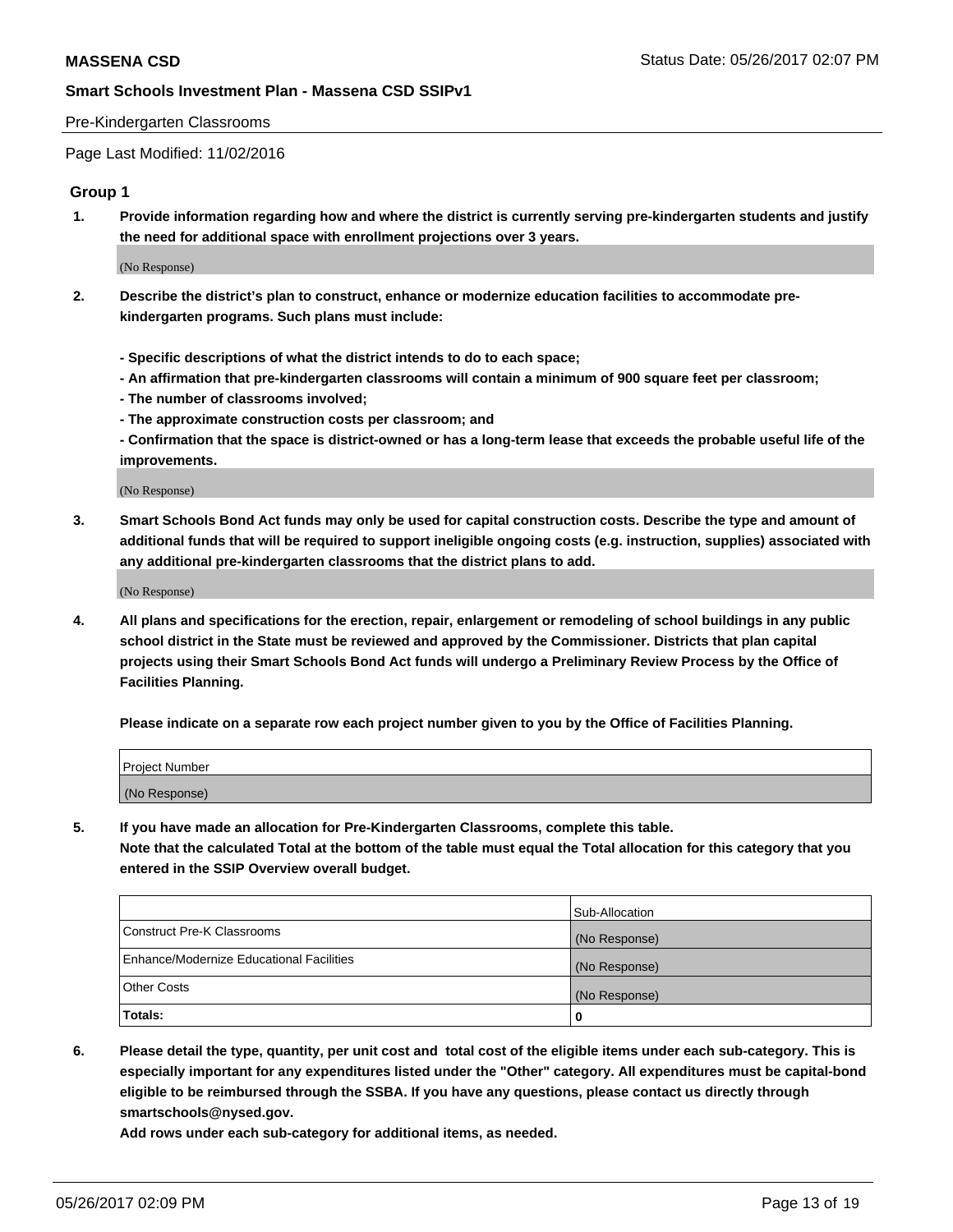# Pre-Kindergarten Classrooms

Page Last Modified: 11/02/2016

| Select the allowable expenditure | Item to be purchased | Quantity      | Cost per Item | <b>Total Cost</b> |
|----------------------------------|----------------------|---------------|---------------|-------------------|
| type.                            |                      |               |               |                   |
| Repeat to add another item under |                      |               |               |                   |
| each type.                       |                      |               |               |                   |
| (No Response)                    | (No Response)        | (No Response) | (No Response) | (No Response)     |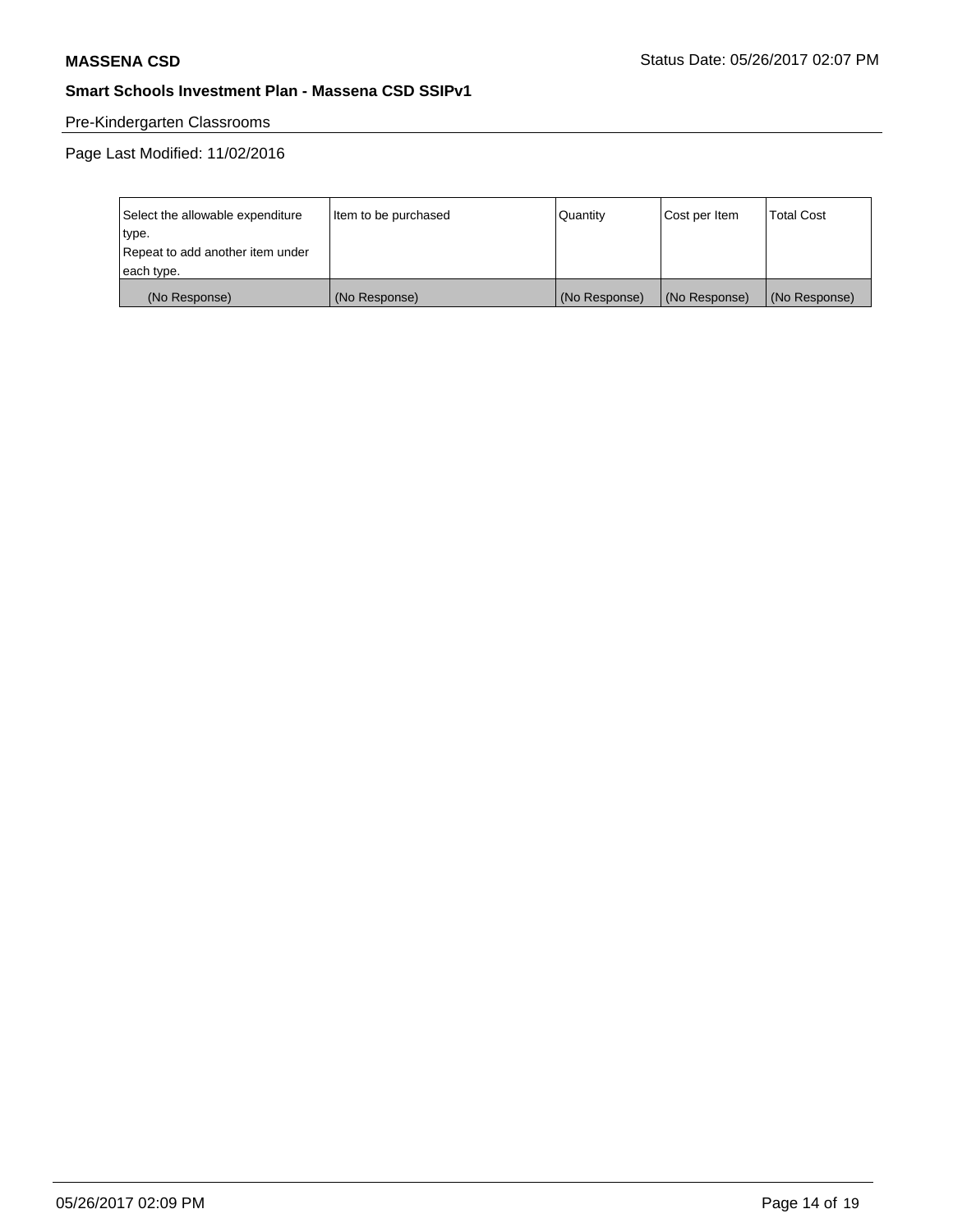Replace Transportable Classrooms

Page Last Modified: 11/02/2016

## **Group 1**

**1. Describe the district's plan to construct, enhance or modernize education facilities to provide high-quality instructional space by replacing transportable classrooms.**

(No Response)

**2. All plans and specifications for the erection, repair, enlargement or remodeling of school buildings in any public school district in the State must be reviewed and approved by the Commissioner. Districts that plan capital projects using their Smart Schools Bond Act funds will undergo a Preliminary Review Process by the Office of Facilities Planning.**

**Please indicate on a separate row each project number given to you by the Office of Facilities Planning.**

| Project Number |  |
|----------------|--|
| (No Response)  |  |

**3. For large projects that seek to blend Smart Schools Bond Act dollars with other funds, please note that Smart Schools Bond Act funds can be allocated on a pro rata basis depending on the number of new classrooms built that directly replace transportable classroom units.**

**If a district seeks to blend Smart Schools Bond Act dollars with other funds describe below what other funds are being used and what portion of the money will be Smart Schools Bond Act funds.**

(No Response)

**4. If you have made an allocation for Replace Transportable Classrooms, complete this table. Note that the calculated Total at the bottom of the table must equal the Total allocation for this category that you entered in the SSIP Overview overall budget.**

|                                                | Sub-Allocation |
|------------------------------------------------|----------------|
| Construct New Instructional Space              | (No Response)  |
| Enhance/Modernize Existing Instructional Space | (No Response)  |
| Other Costs                                    | (No Response)  |
| Totals:                                        | $\Omega$       |

**5. Please detail the type, quantity, per unit cost and total cost of the eligible items under each sub-category. This is especially important for any expenditures listed under the "Other" category. All expenditures must be capital-bond eligible to be reimbursed through the SSBA. If you have any questions, please contact us directly through smartschools@nysed.gov.**

| Select the allowable expenditure | Item to be purchased | Quantity      | Cost per Item | <b>Total Cost</b> |
|----------------------------------|----------------------|---------------|---------------|-------------------|
| type.                            |                      |               |               |                   |
| Repeat to add another item under |                      |               |               |                   |
| each type.                       |                      |               |               |                   |
| (No Response)                    | (No Response)        | (No Response) | (No Response) | (No Response)     |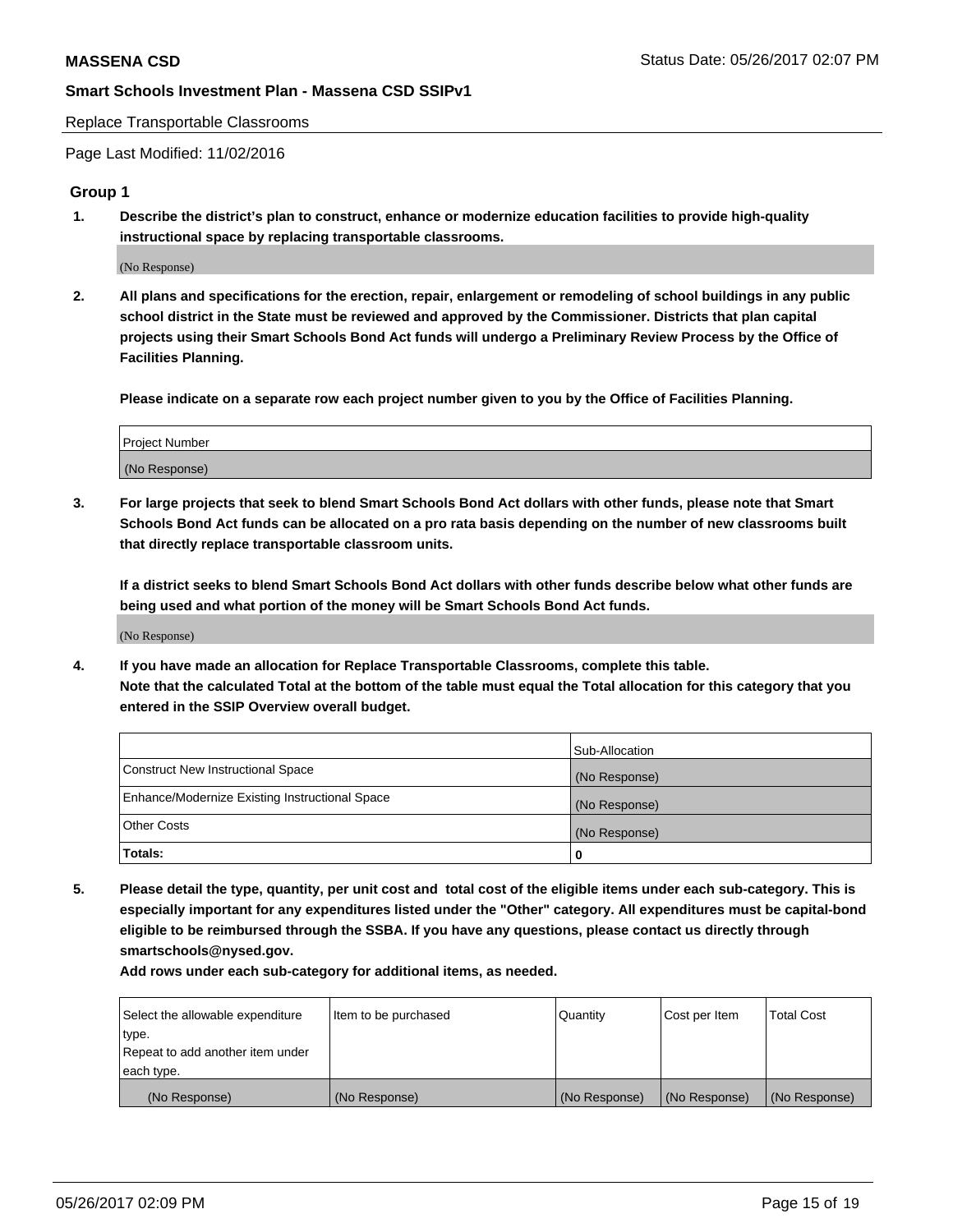### High-Tech Security Features

Page Last Modified: 05/02/2017

### **Group 1**

**1. Describe how you intend to use Smart Schools Bond Act funds to install high-tech security features in school buildings and on school campuses.**

Massena CSD is looking to replace its Cisco Physical Access Manager, which is around 10 years old with a new Avigilon system. This will increase security measures and control access to educational environments. Massena CSD is looking to expand its current security system by adding additional card swipe keyless entry points and security cameras at locations where they do not currently exist. There is a current failure rate on the old gateways which is very costly to replace. The new electronic door hardware and additional cameras will provide a safe environment for all students and staff.

**2. All plans and specifications for the erection, repair, enlargement or remodeling of school buildings in any public school district in the State must be reviewed and approved by the Commissioner. Districts that plan capital projects using their Smart Schools Bond Act funds will undergo a Preliminary Review Process by the Office of Facilities Planning.** 

**Please indicate on a separate row each project number given to you by the Office of Facilities Planning.**

Project Number 51-20-01-06-7-999-BA1

### **3. Was your project deemed eligible for streamlined Review?**

Yes

 $\square$  No

**3a. Districts with streamlined projects must certify that they have reviewed all installations with their licensed architect or engineer of record, and provide that person's name and license number. The licensed professional must review the products and proposed method of installation prior to implementation and review the work during and after completion in order to affirm that the work was code-compliant, if requested.**

By checking this box, you certify that the district has reviewed all installations with a licensed architect or engineer of record.

**4. Include the name and license number of the architect or engineer of record.**

| Name                   | License Number |
|------------------------|----------------|
| Christopher J. Crolius | 22954          |

**5. If you have made an allocation for High-Tech Security Features, complete this table. Note that the calculated Total at the bottom of the table must equal the Total allocation for this category that you entered in the SSIP Overview overall budget.**

|                                                      | Sub-Allocation |
|------------------------------------------------------|----------------|
| Capital-Intensive Security Project (Standard Review) | (No Response)  |
| Electronic Security System                           | 59,757         |
| <b>Entry Control System</b>                          | 170,204        |
| Approved Door Hardening Project                      | (No Response)  |
| <b>Other Costs</b>                                   | (No Response)  |
| Totals:                                              | 229,961        |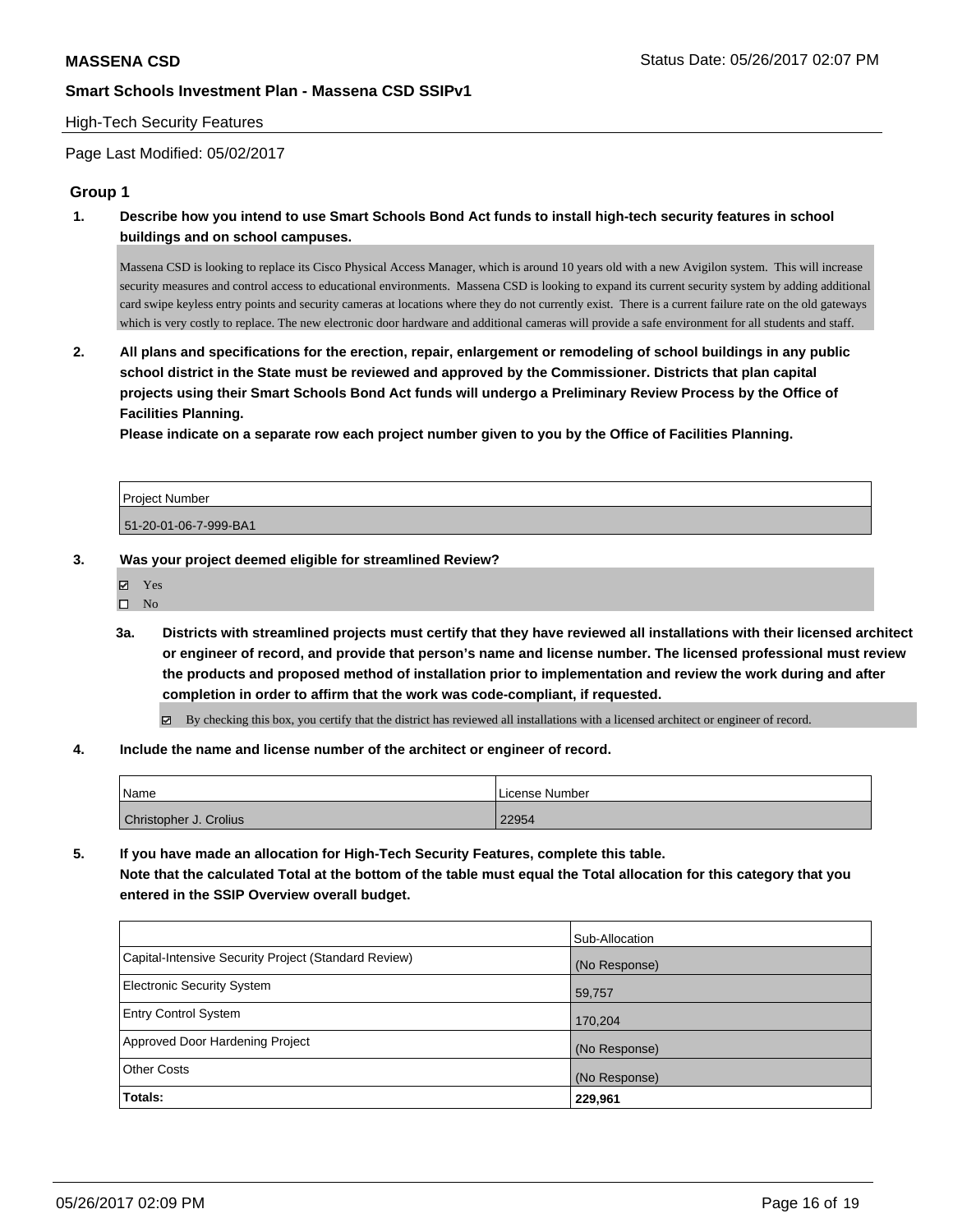# High-Tech Security Features

Page Last Modified: 05/02/2017

**6. Please detail the type, quantity, per unit cost and total cost of the eligible items under each sub-category. This is especially important for any expenditures listed under the "Other" category. All expenditures must be capital-bond eligible to be reimbursed through the SSBA. If you have any questions, please contact us directly through smartschools@nysed.gov.**

| Add rows under each sub-category for additional items, as needed. |  |
|-------------------------------------------------------------------|--|
|-------------------------------------------------------------------|--|

| Select the allowable expenditure<br>type.<br>Repeat to add another item under<br>each type. | Item to be purchased                                                                                                      | Quantity     | Cost per Item | <b>Total Cost</b> |
|---------------------------------------------------------------------------------------------|---------------------------------------------------------------------------------------------------------------------------|--------------|---------------|-------------------|
| <b>Entry Control System</b>                                                                 | AC-MER-CONT-1DR                                                                                                           | 35           | 536           | 18,760            |
| <b>Entry Control System</b>                                                                 | CP-AC-1                                                                                                                   | 1            | 231           | 231               |
| <b>Entry Control System</b>                                                                 | PS-1270F1                                                                                                                 | $\mathbf{1}$ | 19            | 19                |
| <b>Entry Control System</b>                                                                 | AC-MER-CON-MR50                                                                                                           | 3            | 293           | 879               |
| <b>Entry Control System</b>                                                                 | CP-AC-2                                                                                                                   | 11           | 490           | 5,390             |
| <b>Entry Control System</b>                                                                 | <b>DS160</b>                                                                                                              | 21           | 61            | 1,281             |
| <b>Entry Control System</b>                                                                 | DAY78G/ST-A                                                                                                               | 21           | 13            | 273               |
| <b>Entry Control System</b>                                                                 | DAY78G/ST-DBD                                                                                                             | 21           | 19            | 399               |
| <b>Entry Control System</b>                                                                 | RIBMU1C                                                                                                                   | 21           | 16            | 336               |
| <b>Entry Control System</b>                                                                 | 900PTNNEK00000                                                                                                            | 20           | 146           | 2,920             |
| <b>Entry Control System</b>                                                                 | 1SC10124WKPP                                                                                                              | 20           | 37            | 740               |
| <b>Entry Control System</b>                                                                 | AC-APP-64R-VM                                                                                                             | 1            | 4,500         | 4,500             |
| <b>Entry Control System</b>                                                                 | AC-SW-BDGE                                                                                                                | 1            | 750           | 750               |
| <b>Electronic Security System</b>                                                           | Axis 0747-001                                                                                                             | $\mathbf{1}$ | 342           | 342               |
| <b>Entry Control System</b>                                                                 | HID 086177 Cleaning Kit                                                                                                   | 1            | 32            | 32                |
| <b>Entry Control System</b>                                                                 | HID 45110 Ribbon                                                                                                          | $\mathbf{1}$ | 80            | 80                |
| <b>Entry Control System</b>                                                                 | HID 52100 Badge Printer                                                                                                   | $\mathbf{1}$ | 3,120         | 3,120             |
| <b>Electronic Security System</b>                                                           | Sunpak 620-060                                                                                                            | 1            | 27            | 27                |
| <b>Electronic Security System</b>                                                           | Avigilon Camera                                                                                                           | 18           | 1,032         | 18,576            |
| <b>Entry Control System</b>                                                                 | Labor for Installation of Door Hardware<br>(Locksmith, Electrical) - Installation<br>cost for 38 Doors, 182 Total Devices | 182          | 717           | 130,494           |
| <b>Electronic Security System</b>                                                           | Labor for Camera Install, Controller<br>Updates and Server Software Install,<br><b>57 Total Devices</b>                   | 57           | 716           | 40,812            |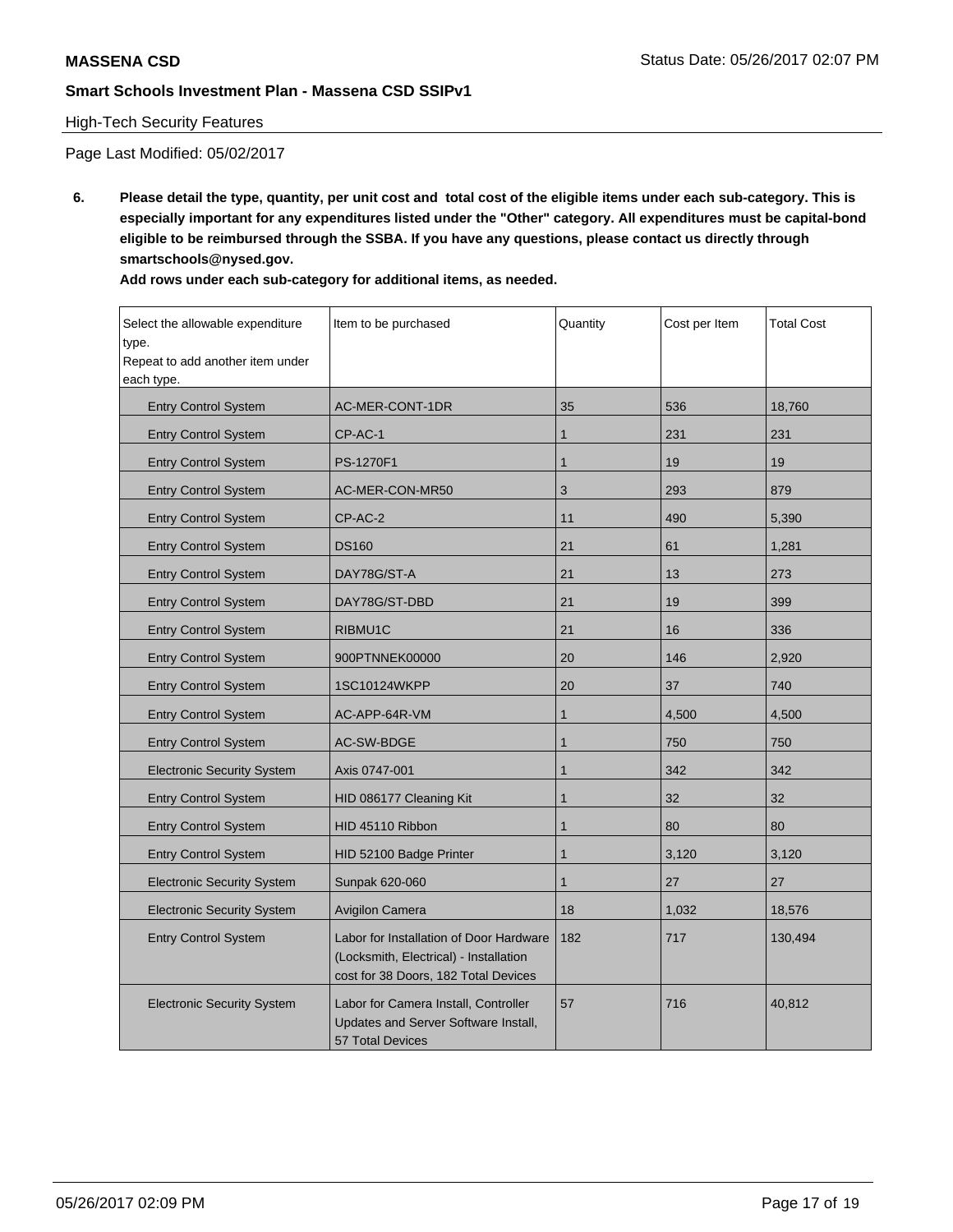Report

Page Last Modified: 05/02/2017